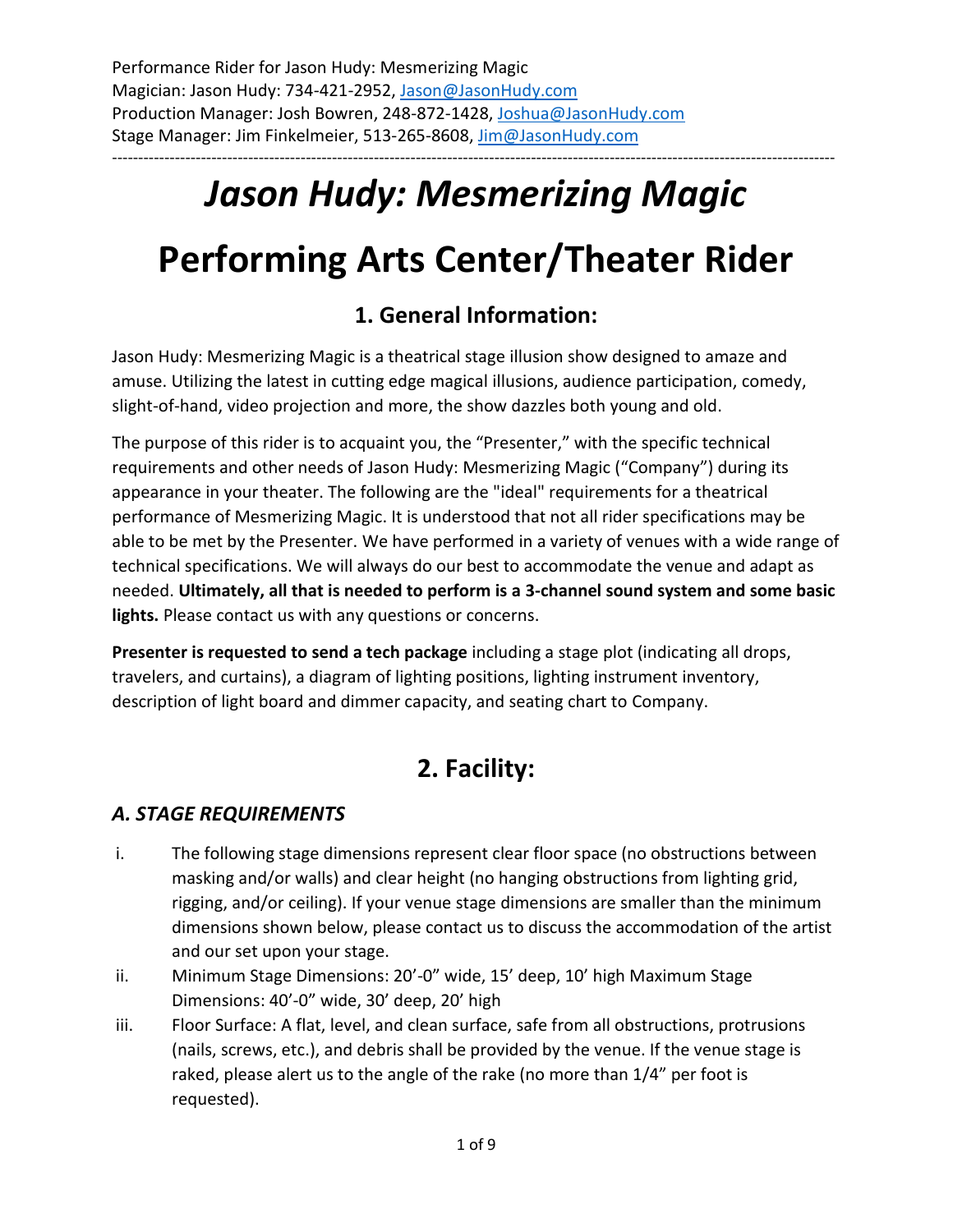------------------------------------------------------------------------------------------------------------------------------------------

- iv. Stage shall be swept and damp mopped by the venue prior to the arrival of the artist for spacing and technical rehearsals, and before each performance.
- v. A front curtain is preferred and greatly enhances the show
- vi. An upstage crossover is preferred
- vii. A minimum of 5 ft wide x 16 ft deep wings are requested to keep illusion props out of view on both sides of stage..
- viii. 4 to 6 matching black legs (2 to 3 on each side of the stage) sufficient to cover height of grid to floor, and width to cover audience sightlines offstage
- ix. A black backdrop upstage. Please contact Company if the furthest upstage backdrop is anything but black.
- x. A mid-traveller greatly enhances the show for illusion set and strikes
- xi. Magic, by it's very nature, is angle sensitive. If your theater has any seating in "unusual" places (opera boxes, seats on extreme angles to the side or above), please contact Company to discuss limiting sales to those seats.
- xii. Steps for audience access. This production involves audience participation; therefore, center steps to audience level are requested. Two sets of stairs, on stage left and right are also acceptable. We request no rails on stairs. Rails will block the audience's view and are greatly discourages. Steps that require Jason leaving audience view are also highly discouraged.

xiii. Two (2) tables, six (6) feet long, one on each side of the stage, for small props and such.

#### *B. WARDROBE*

- i. Dressing Rooms:
	- a. Presenter agrees to provide 2 dressing rooms. Each dressing room will provide:
		- i. Good lighting
		- ii. 1 chair and 1 lighted mirror (Mirror lights should be in proper working order)
		- iii. A monitor/paging system
		- iv. Costume racks
		- v. Adequate power for multiple hair dryers, curlers, etc.
		- vi. Adequate heating/cooling
		- vii. Steam iron and ironing board
		- viii. Immediate access to restrooms with hot/cold running water and showers
- ii. Quick Change Areas:
	- a. Presenter agrees to provide an area in the stage-right and stage-left wing spaces equipped with the following:
		- i. Full-length mirror, small table, chair
		- ii. Blue-gelled running lights
		- iii. Rod for hanging costumes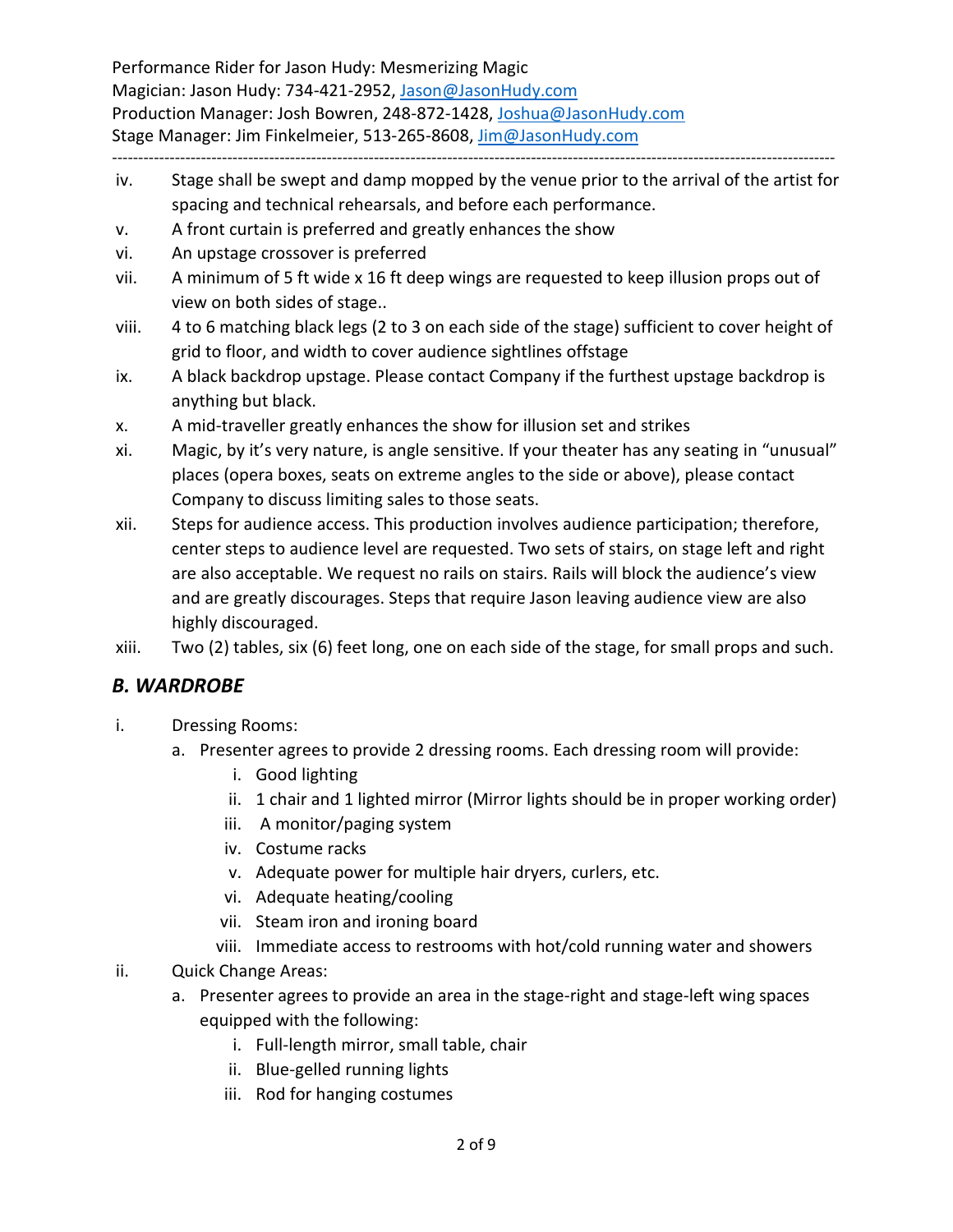#### *C. GREEN ROOM*

a. Presenter provides a green room centrally located to the stage and dressing rooms. It must be large enough to accommodate catering with a table, refrigerator and seating for 6.

#### *D. MERCHANDISE*

a. Presenter provides 1 six-foot sales table to be placed in the lobby or an alternative prominent area. This area should be sufficient in size for an artist 'meet and greet' following the performance.

### *E. LOADING DOCK AND PARKING*

- a. Mesmerizing Magic travels in a Ford F-150 and 8x20 foot trailer. Company does NOT have the ability to load-in through a semi load-in space. Access to the ground level will be necessary. Our largest case measures 48 inches wide by 72 inches long and road cases weigh between 300-600 pounds each.
- b. Suitable parking of the truck and trailer near the load-in area is requested.

## **3. Personnel: (provided by presenter)**

- i. Presenter provides the following crew. All crew assigned to technical rehearsal must be available for all performances. One person can be responsible for multiple assignments.
- ii. Load-In Crew
	- a. 1 Theater Director: Empowered to make logistical decisions concerning the use of the facility, stage and lighting/sound equipment. Must be available for technical rehearsal and performance.
	- b. 1 Lighting Designer: Hangs, focuses, and troubleshoots lighting system during rehearsals. Pre-sets instruments prior to Mesmerizing Magic rehearsal.
	- c. 1 Audio/Video Engineer: Sets up and trouble shoots projector and balances sound mix
	- d. A crew of at least two (2) (can be the same people as above) to help with loading in / loading out illusions.
- iii. Running Crew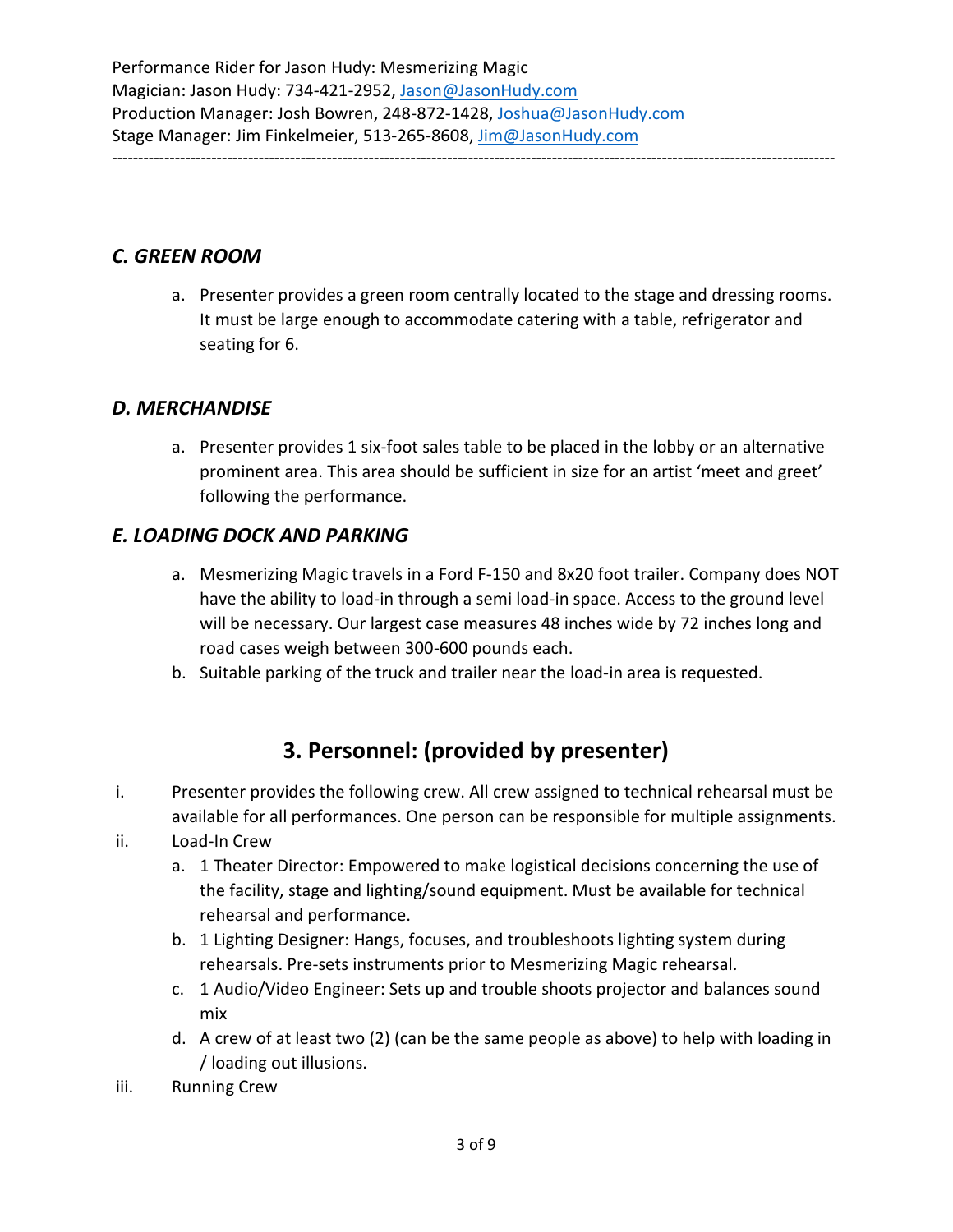------------------------------------------------------------------------------------------------------------------------------------------

- a. 1 Sound/Video Operator: Assists in operating sound and video requirements during performance
- b. 1 Light Board Operator: Operates lighting system during the performance
- c. 1 Deck Hand/Fly-Rail Operator: Will communicate with Stage Manager via intercom headset system, assist with prop placement, operate hazer and fly curtain in/out.

## **4. Personnel: (provided by Mesmerizing Magic)**

- i. Company agrees to provide the following personnel:
	- a. 1 Magician: Jason Hudy
	- b. 1 Magic Assistant
	- c. 1 Production Manager: Production Manager will run the show from front of house and work with Presenter's Crew to call all light/sound/backstage cues.
	- d. 1 Stage Manager: Stage Manager will run the show from backstage and will work with Presenter's Crew for all backstage cues.

## **5. Lighting:**

- i. The Company does not carry lighting equipment. Depending on the type of venue, theatrical lighting is always preferred but not required. We are able to perform a version of the show in a "lights up/down" scenario. At a minimum, the ability to blackout the stage shall be provided by the venue. When an adequate theatrical lighting system is provided, approximately 40-50 lighting cues are written for the production. If the venue can provide a theatrical lighting and control system, the following objectives listed below are requested by the artist.
- ii. Light Plot shall be hung, circuited, gelled, rough-focused and troubleshot prior to Company's arrival. Any Intelligent Lighting Systems and/or Atmospheric Effects (such as Hazer, Gobo Rotators, etc.) must be in working order prior to Company's arrival. The presenter should ensure that all necessary precautions related to Fire-Code Regulations & Permits be in place for all rehearsals and performances.
- iii. Lighting Washes: Depending on the capabilities of the lighting system and the available inventory in the venue, the following lighting systems are requested. If possible, all washes listed below should be channeled appropriately for the stage space, matching the area listings above.
	- a. Warm front light stage wash
	- b. Blue stage wash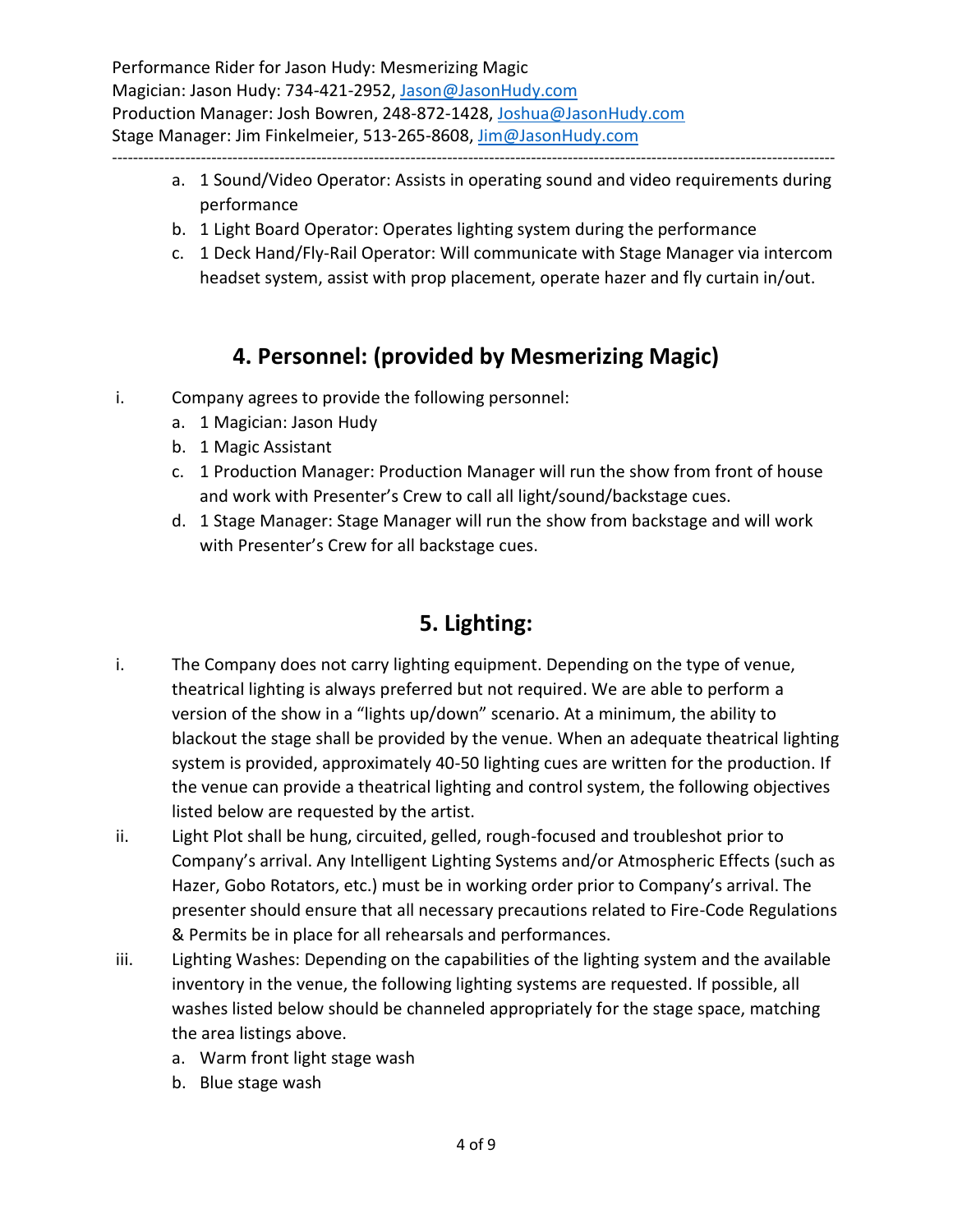------------------------------------------------------------------------------------------------------------------------------------------

- c. Complete black-out conditions onstage and in the house. Presenter agrees to darken, cover or otherwise prevent the emissions of ambient lighting prior to Tech-Rehearsal through performances
- d. Neutral back light stage wash (ex: no color or another pale color)
- e. Running Lights: Adequate, low-level blue lighting should be provided backstage left and right, as well as any crossovers. This should be set up prior to arrival.
- iv. Lighting Priorities
	- a. Priority 1 is a good, even, front light wash. 4 color wash. Red, blue, amber, magenta
	- b. Priority 2 is back or top light with pars or other wash fixtures
	- c. Priority 3 is specials, as listed below
		- i. Downstage Center (aimed at Center Center, for a front light "bump")
		- ii. Center Center (aimed at Upstage Center, for a front light "bump")
		- iii. Upstage Center (aimed at Upstage center, for a down light "bump")
	- d. Priority 4 is cyc lights, to light the background
	- e. Priority 5 is any intelligent/moving lights, to create light fans, crosses, etc
- v. Computer Lighting Board: The presenter provides a computerized lighting console and an experienced electrician to program/operate it.
- vi. Hazer: The presenter provides 1 non-toxic Hazer patched to light board via DMX or operated by deck hand and piped to a central position on-stage.
- vii. Access to rigging: All lighting instruments must be accessible via ladder, electric lift or catwalk provided by presenter.
- viii. No follow-spot is necessary

#### **6. SOUND**

- i. The Company tours with a limited sound package and will utilize the venue's system for coverage in the auditorium. The touring package includes a Laptop with Show Cues Systems Software, which will play all sound cues (operated by Company provided Production Manager) and one (1) wireless headset microphone and receiver. We rely on the Presenter to provide a sound console with at least three (3) open channels for wireless mics and laptop, house fill speakers, on-stage monitor speakers, and all necessary cables and connectors. Wireless receivers will be patched into the venue's sound system either at the sound console or from a patch bay on stage. Our Production Manager will work with your venue technicians to determine the needs of your venue at the time of the advance phone call.
- ii. We connect audio from laptop/backup system via a mini 1/4 phone plug from there it's up to the venue whether it goes it to a DI box, mini to RCA, mini to etc.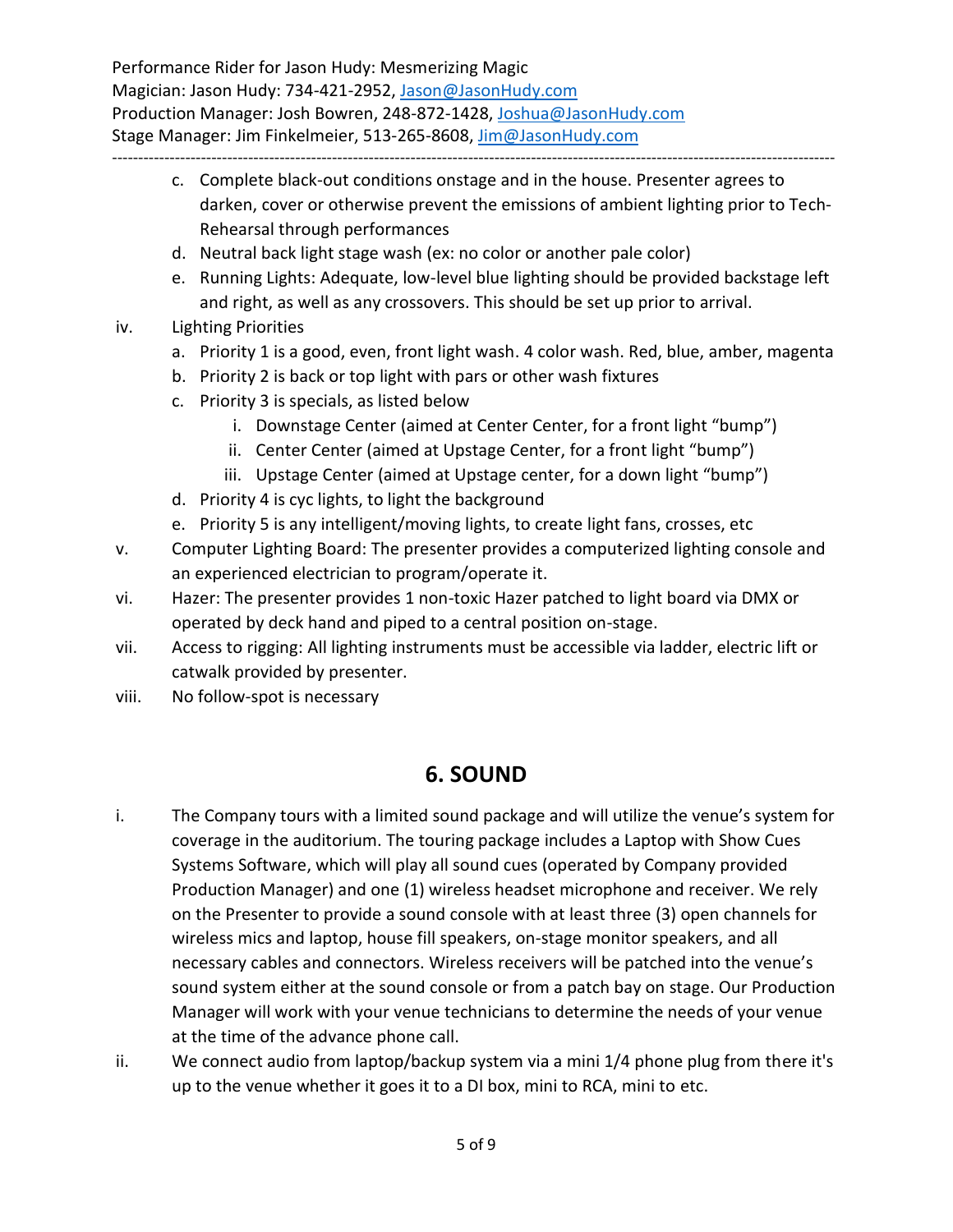Performance Rider for Jason Hudy: Mesmerizing Magic Magician: Jason Hudy: 734-421-2952, [Jason@JasonHudy.com](mailto:Jason@JasonHudy.com) Production Manager: Josh Bowren, 248-872-1428[, Joshua@JasonHudy.com](mailto:Joshua@JasonHudy.com) Stage Manager: Jim Finkelmeier, 513-265-8608, [Jim@JasonHudy.com](mailto:Jim@JasonHudy.com)

------------------------------------------------------------------------------------------------------------------------------------------

- iii. The venue shall provide a sound amplification and reinforcement system capable of providing sufficient audio for the audience depending on the size of the venue. If needed, based on the size of the venue, on-stage monitors shall be provided for the artist to hear the sound cues.
- iv. Playback device: Laptop computer (provided by Mesmerizing Magic) will run both audio and video cues using "Show Cues System" Software. The laptop will connect audio via 1/8" mini phono plug output to soundboard. Video playback will be connected via HDMI output to the projector. Presenter will provide all cabling or the appropriate adapters from the laptop to become compatible with house systems.
- v. Presenter provides one (1) wireless handheld microphone on a microphone stand. This microphone is available as a backup, and also for a few times when audience members need to speak.
- vi. Head-Set Communication: Presenter provides the following communication system. Entire system must be pre-set prior to Company's arrival.
	- a. A monitoring system should be provided to the dressing rooms and green room that:
		- i. Provides a clear signal of the stage audio
		- ii. Allows pre-show paging by the stage manager
		- iii. A headset system allowing talk-back communication. Headsets positioned for the following:
			- 1. Production Manager
			- 2. Stage Manager
			- 3. Light Board Operator
			- 4. Sound Engineer
			- 5. Projectionist (if not included above)
			- 6. Deck Hand

## **7. VIDEO PROJECTION:**

- i. Mesmerizing Magic uses both pre-recorded and live/IMAG video.
- ii. Company will provide a Laptop with the image sequences in "Show Cues System"
- iii. Presenter provides projector, LED screen or similar equipment that is bright enough to clearly show images even when stage is lit.
- iv. Presenter provides HDMI cabling from Projector to Computer. Company laptop will feed black signal to projector when not in use.
- v. Projection is preferred to be seen by audience with main curtain closed.
	- a. Secondary option is a front or rear projector onto cyclorama. Image dimension should be up to 24' x 24' and above head height when standing onstage.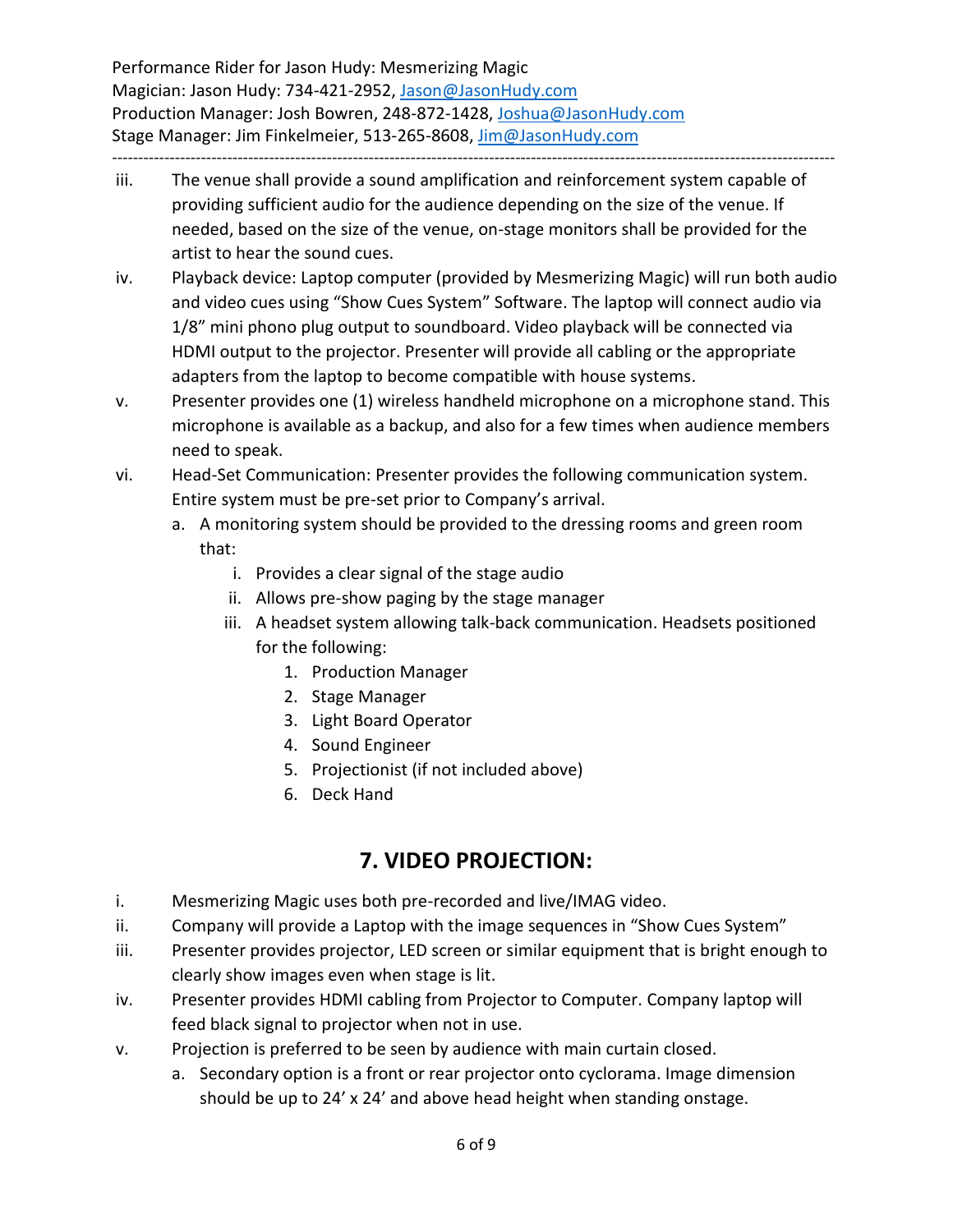------------------------------------------------------------------------------------------------------------------------------------------

vi. IMAG on stage camera is provided by Company. Signal is converted by Company equipment to Cat 6 Ethernet cable and sent to front of house where it is converted back to HDMI via Company equipment and connected to Company laptop for switching and output to presenter provided projector. Presenter must provide the ability to gaff and run a Cat 6 Ethernet cable from stage left or stage right to front of house for IMAG camera signal. Company can provide 300' of Cat 6 Ethernet cable for run or use existing Cat 6 Ethernet run established in the venue already. Production Manager will work with Presenter to discuss any other options available.

#### **8. HOSPITALITY:**

- vii. Venue is to provide the following backstage hospitality for four (4) people to be in place four (4) hours prior to each performance and remain in place until one (1) hour after each performance.
	- a. A selection of fruit juices and sodas (diet and regular)
	- b. 2 dozen bottles of drinking water
	- c. Fresh fruit (bananas and apples preferred)
- viii. Please plan to provide one hot meal two hours before show time. We are light, basic eaters before shows.

## **9. LODGING/ACCOMODATIONS**

ix. The Presenter provides mutually approved hotel accommodation of two (2) rooms, each double occupancy, for each night of performance plus the day of arrival. (2 queen beds per room)

## **10. TYPICAL WORK SCHEDULE**

- i. This work schedule is based on a 7:30 performance start time. Please adjust as necessary for show start time. Any TV, radio, newspaper interviews, etc will affect the schedule and should be planned for in advance.
- ii. Prior to Mesmerizing Magic arrival:
	- a. Hang or install all lighting, sound equipment, cabling, patching, video projector, hazer.
	- b. Install communication system
	- c. Install all soft goods
	- d. Prepare dressing rooms, green room, wardrobe
	- e. Provide equipment for quick-change areas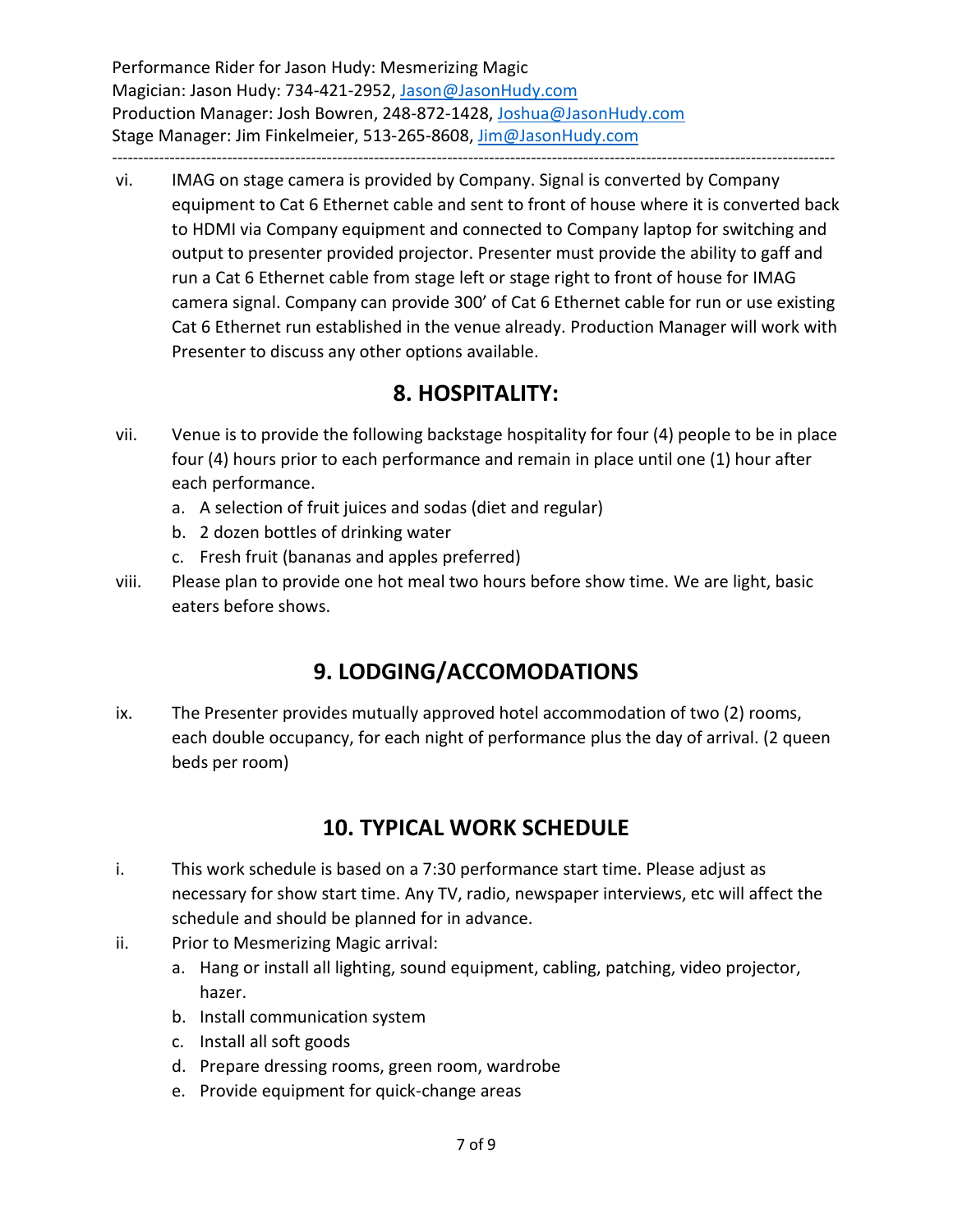Performance Rider for Jason Hudy: Mesmerizing Magic Magician: Jason Hudy: 734-421-2952, [Jason@JasonHudy.com](mailto:Jason@JasonHudy.com) Production Manager: Josh Bowren, 248-872-1428[, Joshua@JasonHudy.com](mailto:Joshua@JasonHudy.com) Stage Manager: Jim Finkelmeier, 513-265-8608, [Jim@JasonHudy.com](mailto:Jim@JasonHudy.com) ------------------------------------------------------------------------------------------------------------------------------------------

- f. Verify all equipment is in working order.
- iii. Day of Performance:
	- a.  $10:30$  am  $-1:00$  pm:
		- i. Load in of all Company equipment/ Assemble illusions onstage
		- ii. Company Production Manager works with TD/LD/Sound Engineer on sound levels, patching, basic lighting focus, etc.
	- b.  $1:00 \text{ pm} 3:00 \text{ pm}$ 
		- i. Cue to cue with performers
	- c.  $3:00 \text{ pm} 4:00 \text{ pm}$ :
		- i. Lunch break for all
	- d.  $4:00 6:00 \text{ pm}$ :
		- i. Completion of cue to cue
	- e. 6:00 pm 7:00 pm:
		- i. Dinner and last-minute details
	- f. 7:00 pm 7:30 pm:
		- i. House opens
		- ii. Preshow runs
	- g. 7:30 pm 8:20 pm:
		- i. First half
	- h. 8:20 pm 8:35 pm:
		- i. 15 minute intermission
	- i. 8:35 pm 9:15 pm:
		- i. Second half
	- j. 9:15 pm 9:30 pm
		- i. Meet and greet with audience
	- k. 9:30 pm 11:30 pm
		- i. Strike show, load-out

## **11. COMPLIMENTARY TICKETS**

i. Presenter agrees to make available to Company ten (10) complimentary tickets to each performance in good locations until one hour prior to curtain. Company will make every effort to release unneeded tickets at the earliest possible date.

## **12. BILLING & PUBLICITY**

- i. The show is to be billed as "Jason Hudy: Mesmerizing Magic"
- ii. A synopsis of the show, which can be used for websites, programs, etc.